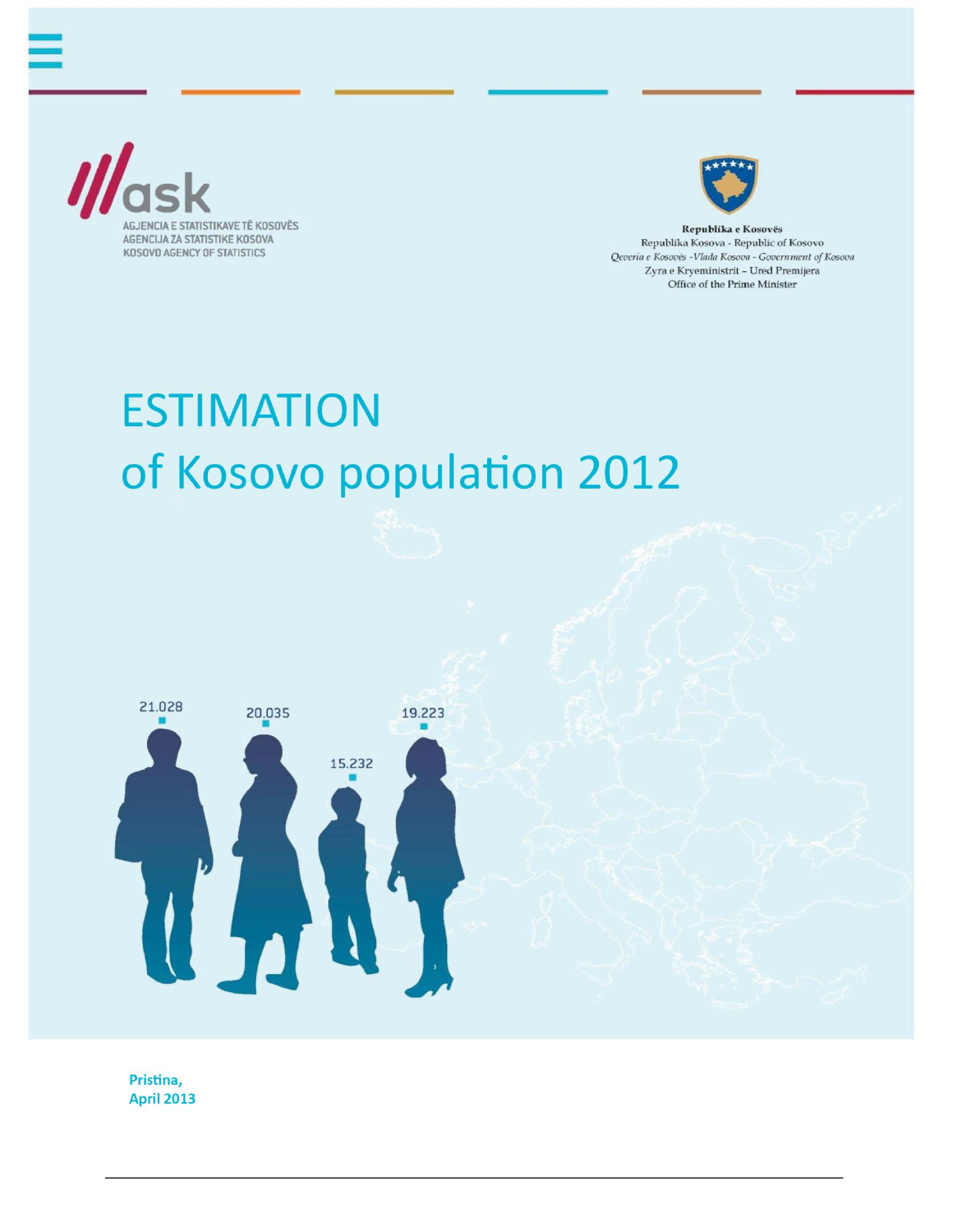Publisher: Kosovo Agency of Statistics (KAS) Date of publication: March 2013 ©: Kosovo Agency of Statistics Reproduction is authorised**,** if the source is indicated Printed by: K.G.T, Pristina, Kosovo More information is available on Internet, which can be accessed via the KAS' web-site http://esk.rks-gov.net/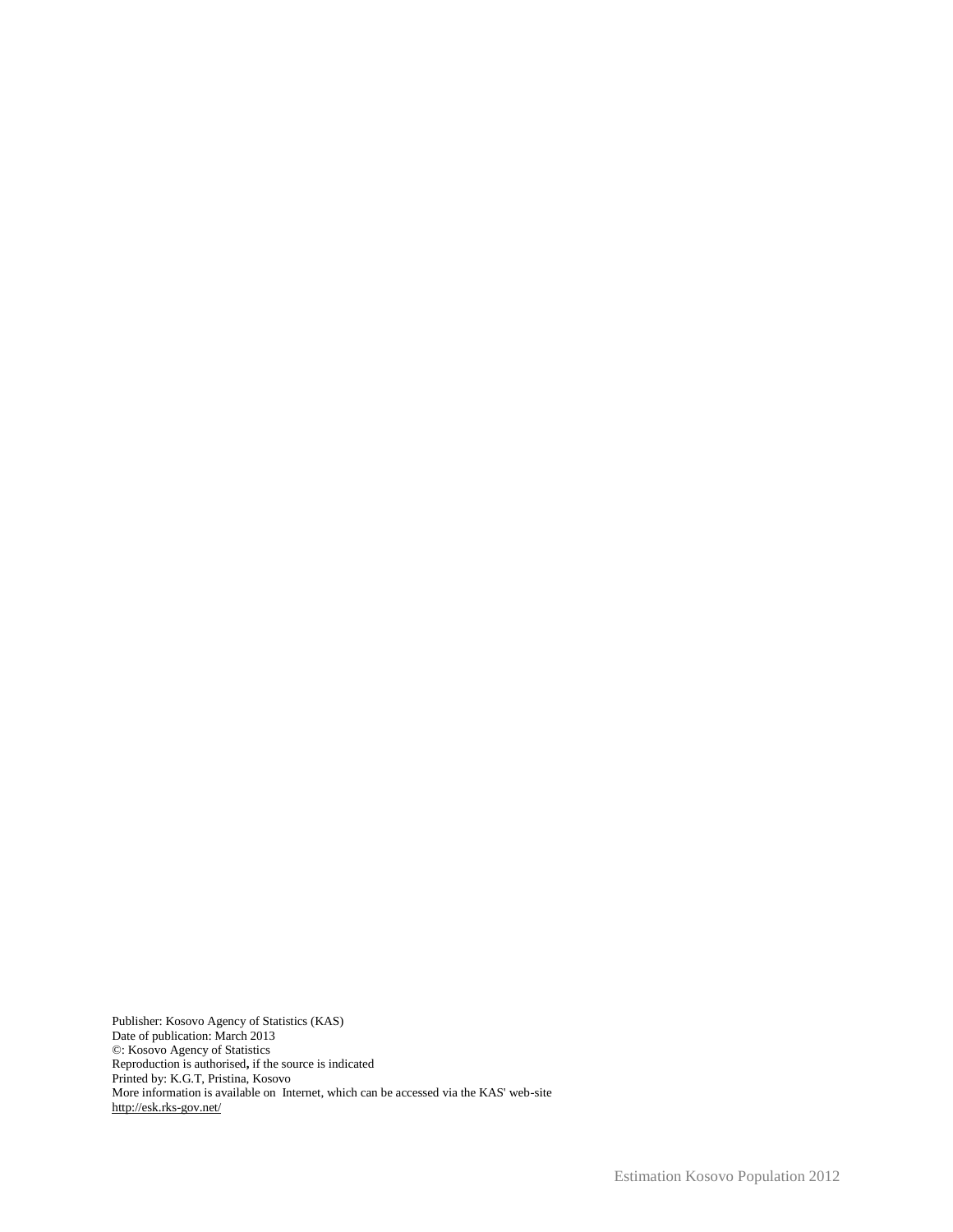## **Estimation Kosovo Population 2012**

Pristina, April 2013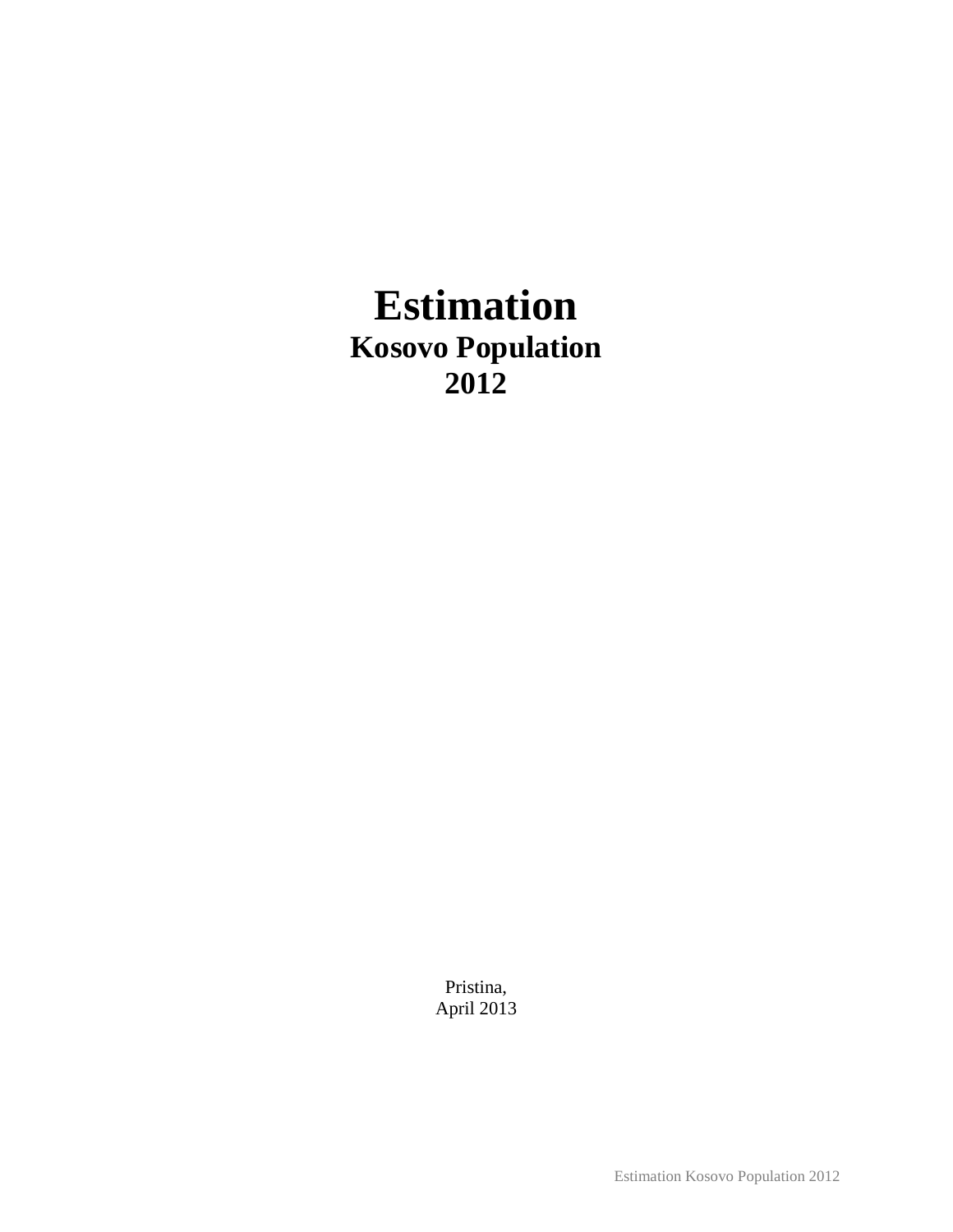### P r e f a c e

Population estimation is intended to provide an accurate statistical estimation on population, which is necessary, and at the same time a practice and a standard, required to be conducted annually by official statistical institutions of a country.

This is due to the fact significant changes in population of a country, municipality or settlement occur in the period between the two censuses (decade).

Kosovo Agency of Statistics (KAS) will continue to carry out population estimation at national and municipal level on annual basis, which at the same time provides the time series of demographic indicators on changes at territorial level.

Annual statistical data on population (demography) is fundamental to the study and determination of a wide range of analyses. Especially, their special significance and their connection with social and economic issues at certain municipal levels, regional and national level.

Population statistics are an important denominator and indicator of decisionmakers, analysts, researchers and various data users.

Data on population comprise an essential component of estimates on national accounts, employment and other socioeconomic issues.

Therefore, for all data users, these are the latest estimated official data on Kosovo population at municipal level for 2012.



fames

Chief Executive Officer of Kosovo Agency of Statistics Mr. Isa Krasniqi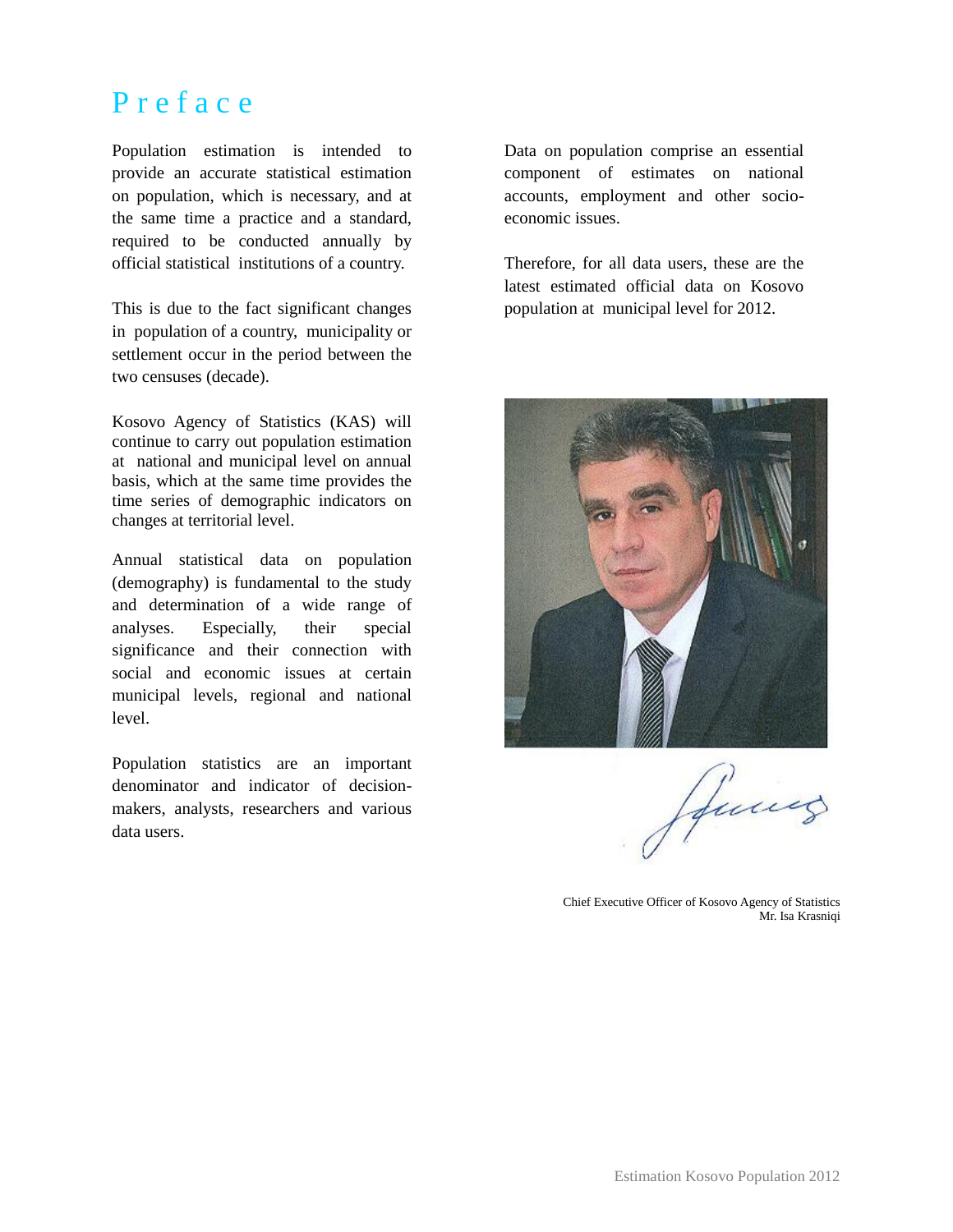#### **Content**

#### Page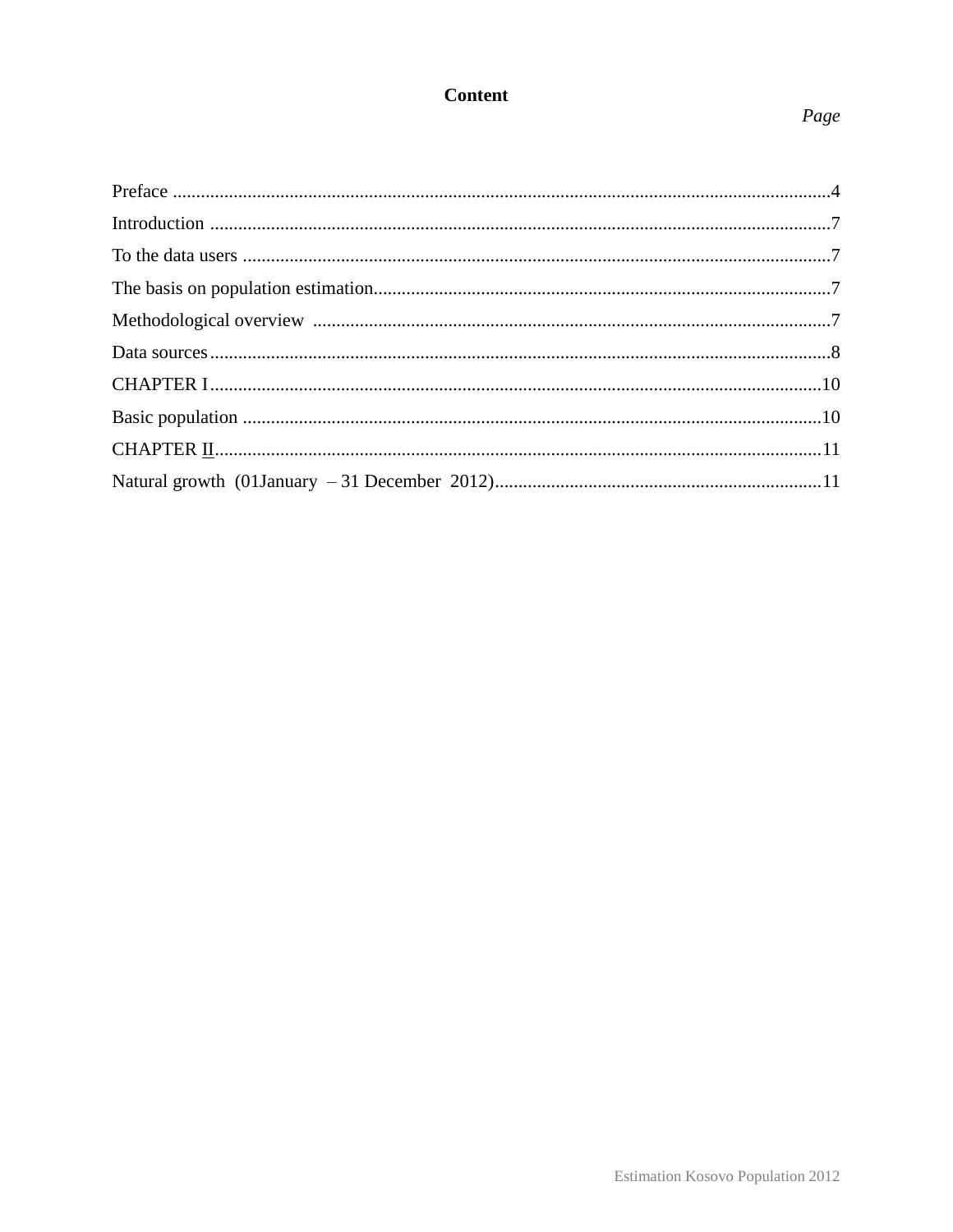#### **- Introduction -**

#### **To the data users**

Estimation in this report includes changes on population size that have occurred during the period 01 January up to 31 December 2012 in the territory of Kosovo.

#### **The basis on population estimation**

In preparation of this estimation, KAS has applied methods on population estimation, conducted by statistical institutions on annual basis, using various sources.

Population estimation at the end of 2011 was taken as the basis of the data<sup>1</sup>.

#### **Methodological overview**

For estimation of resident population at national level, it should be taken into account that population is affected by natality, mortality and international migration (FMIM).

#### **Population estimation = basic population + natality - mortality ± international migration.**

At municipal level, resident population was affected by an additional component of population change: the internal migration (NMIM).

#### **Population estimation = basic population + natality - mortality ± external/ internal migration.**

Final estimated data on population at municipal level has been calculated according to the following procedures:

#### $P_n + (N-M)+(I-E)$

*Pn -* number of residents estimated for given year

*N -* number of live births (natality), 1 January – 31 December 2012 .

*M -* number of deaths (mortality), 1 January – 31 December 2012

*I -* Immigration, 1 January – 31 December 2012

*E –*Emigrations, 1 January – 31 December 2012

 $\overline{a}$ <sup>1</sup> Estimation: Kosovo Population 2011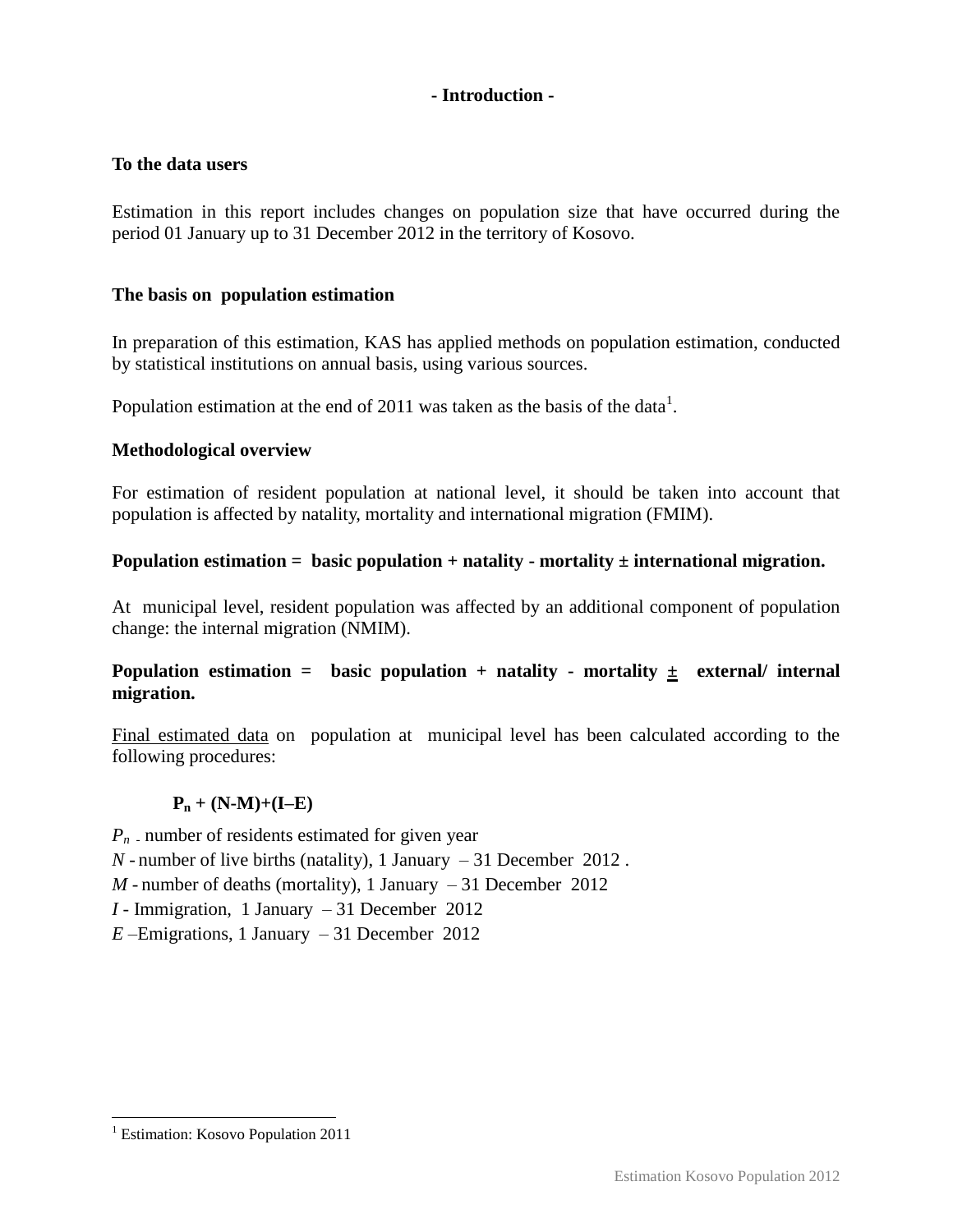#### **Data sources**

Various statistical sources, such as: population censuses databases, databases of various registers, other administrative sources, surveys, reports and other researchers have been used for estimation of population size.

These data have been analysed by statistical methods, serving as important instruments and significant records for estimation of the population at country level and at municipal level.

#### **The following sources have been used as a reference basis for this estimation:**

- *Population Census Data: source of information, 2011 Population Census, KAS.*
- *Data from municipalities: source of information, municipal websites and other official documents*
- *Data from UNHCR: referring to the latest data from the statistical basis of this organization*
- *Other data: referring to various publications of certain organizations, institutions or groups.*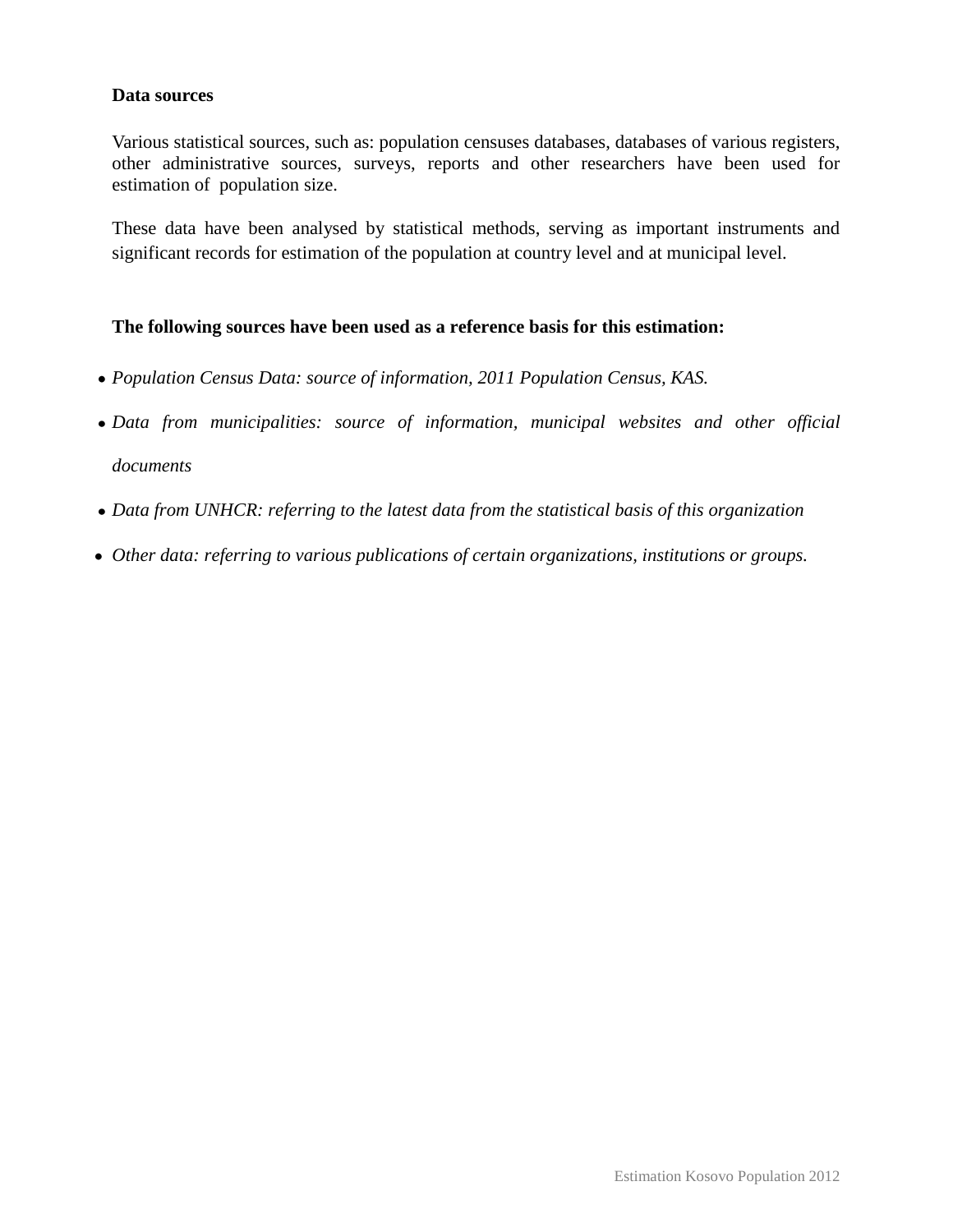#### **CHAPTER I**

#### **Basic population**

According to 2011 estimation, the number of Kosovo population after April 2011 Population Census has increased by 20,705 residents within nine (9) months. Migration balance during this period was -2,081 residents. At the end of 2011, Kosovo had a total of 1,798,645 residents.

|                     |             | Data from:                          | <b>Migration balance</b> | <b>Total estimated</b>  |                |
|---------------------|-------------|-------------------------------------|--------------------------|-------------------------|----------------|
| <b>Municipality</b> | Population  | <b>Natural growth</b><br>$(01/04 -$ | <b>External</b>          | <b>Internal</b>         | population (31 |
|                     | census 2011 | 31/12/2011)                         | $(01/04 -$               | $(01/04 -$              | December2011)  |
|                     |             |                                     | 31/12/2011               | 31/12/2011)             |                |
| Deçan               | 40,019      | 449                                 | $-47$                    | $-29$                   | 40,392         |
| Gjakova             | 94,556      | 992                                 | $-111$                   | $-74$                   | 95,363         |
| Gllogoc             | 58,531      | 816                                 | $-68$                    | $-119$                  | 59,160         |
| Gjilan              | 90,178      | 831                                 | $-105$                   | $-41$                   | 90,863         |
| Dragash             | 33,997      | 427                                 | $-40$                    | $-76$                   | 34,308         |
| Istog               | 39,289      | 409                                 | $-46$                    | $\overline{75}$         | 39,727         |
| Kaçanik             | 33,409      | 378                                 | $-39$                    | $-84$                   | 33,664         |
| Klina               | 38,496      | 620                                 | $-45$                    | $-24$                   | 39,047         |
| Fushë Kosova        | 34,827      | 450                                 | $-41$                    | 497                     | 35,733         |
| Kamenica            | 36,085      | 199                                 | $-42$                    | $-261$                  | 35,981         |
| Mitrovica           | 84,235      | 887                                 | $-98$                    | $-75$                   | 84,949         |
| Leposaviq           | 13,773      | $-38$                               | $-16$                    | $-7$                    | 13,712         |
| Lipjan              | 57,605      | 787                                 | $-67$                    | $-33$                   | 58,292         |
| Novobërda           | 6,729       | 15                                  | $-8$                     | 60                      | 6,796          |
| Obiliq              | 21,549      | $\overline{249}$                    | $-25$                    | $-4$                    | 21,769         |
| Rahovec             | 56,208      | 862                                 | $-66$                    | $-72$                   | 56,932         |
| Peja                | 96,450      | 1,031                               | $-113$                   | $-8$                    | 97,360         |
| Podujeva            | 88,499      | 1,015                               | $-103$                   | $-534$                  | 88,877         |
| Pristina            | 198,897     | 2,317                               | $-233$                   | 823                     | 201,804        |
| Prizren             | 177,781     | 2,087                               | $-208$                   | $\overline{209}$        | 179,869        |
| Skënderaj           | 50,858      | 718                                 | $-59$                    | $-262$                  | 51,255         |
| Shtime              | 27,324      | 369                                 | $-32$                    | $-16$                   | 27,645         |
| Shtërpca            | 6,949       | 28                                  | $-8$                     | $-27$                   | 6,942          |
| Suhareka            | 59,722      | 951                                 | $-70$                    | $-54$                   | 60,549         |
| Ferizaj             | 108,610     | 1,275                               | $-127$                   | 141                     | 109,899        |
| Vitia               | 46,987      | 539                                 | $-55$                    | $-63$                   | 47,408         |
| Vushtrri            | 69,870      | 800                                 | $-82$                    | $-93$                   | 70,495         |
| Zubin Potok         | 6,616       | $-6$                                | $-8$                     | $-3$                    | 6,599          |
| Zveçan              | 7,481       | $-23$                               | $-9$                     | $-6$                    | 7,443          |
| Malisheva           | 54,613      | 1,031                               | $-64$                    | $-110$                  | 55,470         |
| Junik               | 6,084       | $\overline{59}$                     | $-7$                     | 15                      | 6,151          |
| Mamusha             | 5,507       | 82                                  | $-6$                     | $\mathbf{1}$            | 5,584          |
| Hani i Elezit       | 9,403       | 120                                 | $-11$                    | $\overline{c}$          | 9,514          |
| Graçanica           | 10,675      | $-4$                                | $-12$                    | 212                     | 10,871         |
| Ranillug            | 3,866       | $-12$                               | $-5$                     | $\overline{\mathbf{4}}$ | 3,853          |
| Partesh             | 1,787       | $-2$                                | $-2$                     | $\mathbf{1}$            | 1,784          |
| Kllokot             | 2,556       | $-2$                                | $-3$                     | 34                      | 2,585          |
| <b>Total</b>        | 1,780,021   | 20,705                              | $-2,081$                 | $\bf{0}$                | 1,798,645      |

Table 1. Final estimated data for 2011 by municipality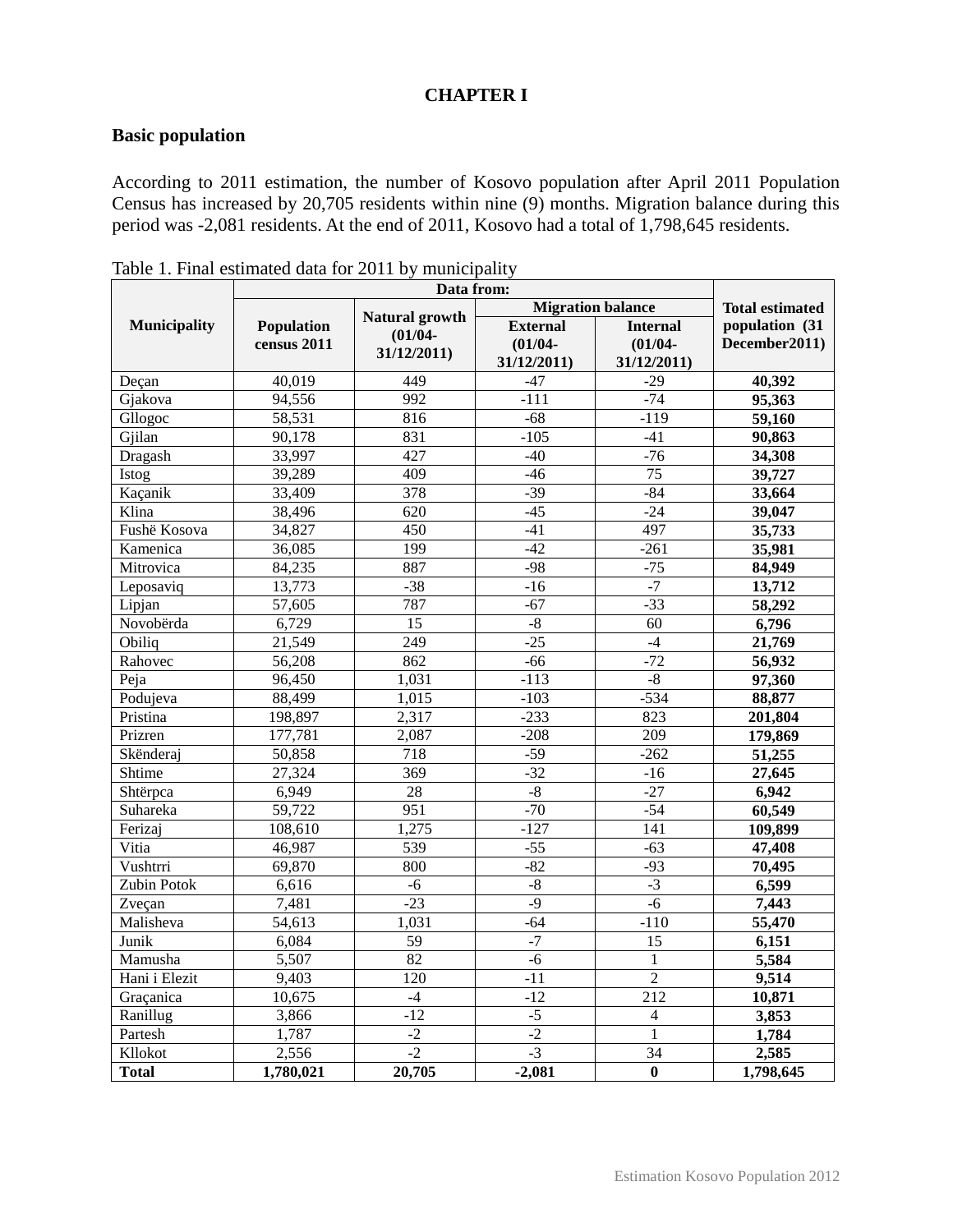#### **CHAPTER II**

#### **Natural growth (01 January - 31 December 2012)**

During 2012, the Kosovo population natural growth, based on vital data (*births and deaths*) for that period was estimated to be around 20,363 residents.

**Migration** (*01 January – 31 December 2012*) Migration balance based on data available to KAS in 2012 was -3,402 residents.

**Population growth** (*01 January – 31 December 2012*), total increase of Kosovo population in 2012 was estimated to be 16.961 residents.